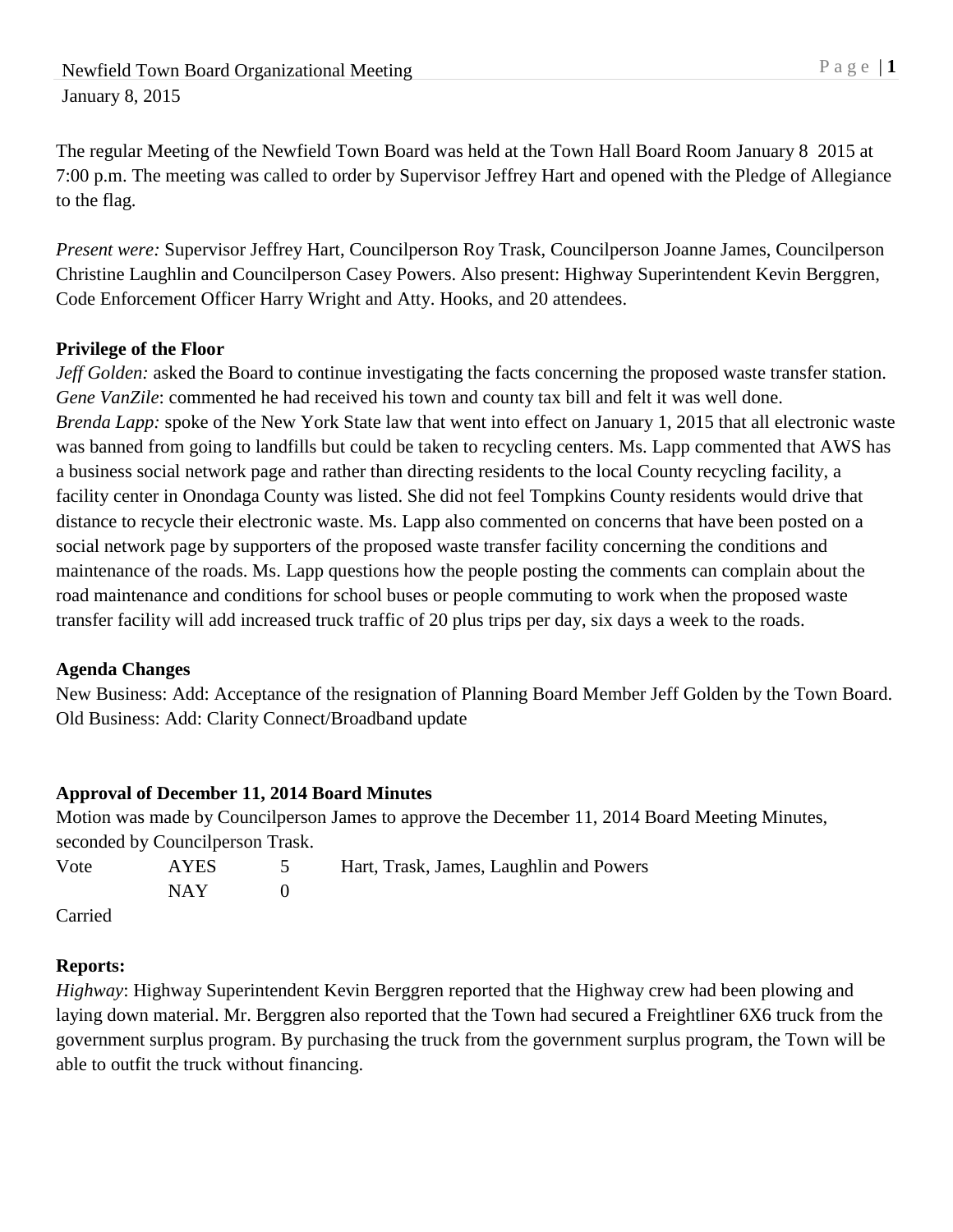*Water Sewer*: Water Sewer Supervisor Kevin Berggren reported that maintenance had been done at the Shelter Valley pump house.

*Code Enforcement*: Code Enforcement Officer Harry Wright commented on the increase of solar permits. Mr. Wright voiced concerns of an environmental issue that continues on Shaffer Road. He asked for guidance from the Board. Councilperson Trask felt this was a topic to be addressed at a future work session meeting. *Tompkins County Legislature Report*: Newfield Representative David McKenna was absent. *Supervisor*: Supervisor Hart thanked Cindy Anderson for her stained glass memorial that has been hung in the Town Hall foyer.

#### **New Business**

#### *Discussion and Approval of Resolution No. 1 Annual Authorizations for 2015*

Supervisor Hart read proposed Resolution No. 1- 2015. It was requested as a friendly amendment to amend items # 13 and 16. Motion was made by Councilperson Powers to approve Resolution No. 1-2015, seconded by Councilperson Laughlin as follows:

#### **RESOLUTION NO. 1-2015**

#### ANNUAL AUTHORIZATIONS

- 1. Official meeting dates for the Town Board Meetings will the second Thursday of each month at 7:00PM Study sessions, if needed, will be held on the fourth Thursday at 7:00PM.
- 2. Town officials will be reimbursed for all necessary expenses when on Town Business. Mileage rate for use of personal vehicles to be set at 56.5cents per mile.
- 3. Highway Department workers, Deputy Highway Superintendent, Deputy Clerk and Bookkeeper shall be paid weekly. Elected officials and all other Town employees shall be paid monthly on the third day of each month.
- 4. The Highway Dept. is authorized to perform in-kind services for the Newfield School District, fuel costs shall be reimbursed by the District to the Town.
- 5. Highway Superintendent to purchase salt, gas, diesel fuel, and tires on state or county bid.
- 6. The Town Clerk shall submit for payment all time sensitive recurring expenses, such as utility bills, if payable due date is prior to the regular monthly Board Meeting. These paid bills to be included in the Monthly Abstract.
- 7. Harry Wright is appointed Fire/Building Code and Environmental Code Officer at an annual salary of \$35,392.00.
- 8. Water and Sewer Billing Clerk shall be Karen Kenerson at an annual salary of \$944.32 per year.
- 9. Tax Collector shall be Karen Kenerson.
- 10. Youth Recreation Director shall be Reid Hoskins and shall be paid \$14.62 per hour not to exceed \$11,200.00. The Recreation Coordinator shall be paid \$12.26 per hour not to exceed \$4,760.00.
- 11. Water/Sewer Supervisor will be Kevin Berggren at \$15,000.00 per year.
- 12. Steven Maki will be Highway Water/Sewer Worker MEO at an additional \$.50 per hour.
- 13. Christine Wright shall provide cleaning services at an annual rate of \$3,000.00
- 14. Justice Becker`s Court Clerk shall be paid an annual salary not to exceed \$15,000.00.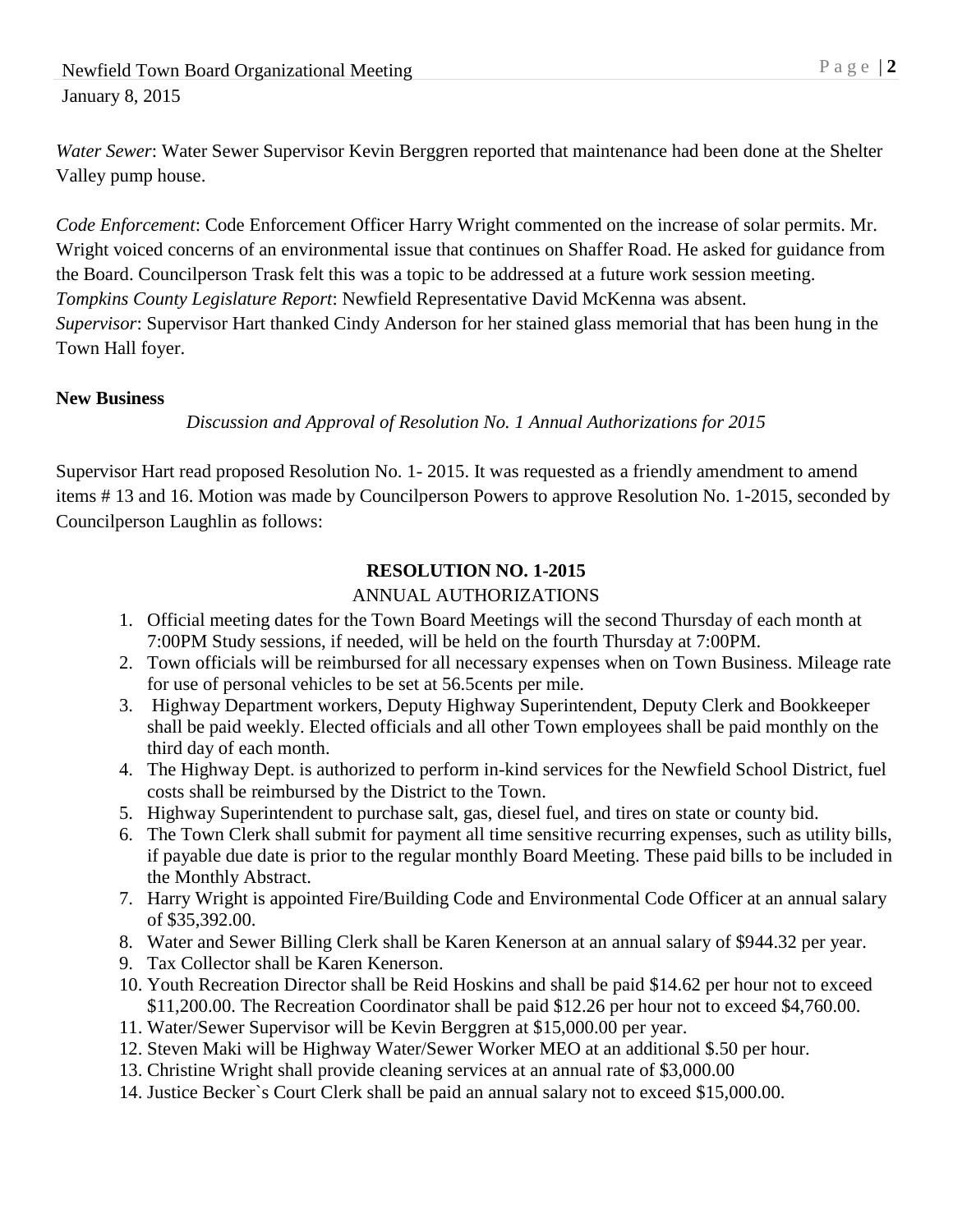#### January 8, 2015

- 15. Justice Chernish`s Court Clerk shall be paid an annual salary not to exceed \$15,000.00.
- 16. Jenny Rumsey shall be appointed the School Crossing Guard at an hourly rate of \$9.00 per hour not to exceed \$3,460.00.
- 17. The Deputy Town Clerk shall be paid \$13.87 per hour not to exceed \$19,271.00.
- 18. The Supervisor's Bookkeeper shall be paid \$19.21 per hour not to exceed \$20,500.00.
- 19. The Supervisor's Secretary shall be paid \$13.28 per hour not to exceed \$5,000.00.
- 20. Highway Superintendent's Secretary shall be paid \$13.28 per hour not to exceed \$3,000.00
- 21. Bookkeeper to be in charge of employee's benefits including writing notification to employees in respect to NYS Retirement System.
- 22. Alan Chaffee to be the Town Historian
- 23. The Town Clerk shall record and keep minutes to all Board meetings and Work Sessions.
- 24. Deputy Town Supervisor shall be Councilperson Roy Trask with check signing privileges for all accounts in the absence of the Town Supervisor.

| Vote: | AYES 5  | Hart, Trask, James, Laughlin and Powers |
|-------|---------|-----------------------------------------|
|       | $NAY$ 0 |                                         |
| ____  |         |                                         |

Carried

*Discussion and Approval of Resolution of No.2-2014 Designating Tioga State Bank Town's depository bank*

### **RESOLUTION NO. 2-2014**

Designating Tioga State Bank as Town's depository

**RESOLVED** that Tioga State Bank, a New York bank (the "Bank"), be and hereby is designated a depository of the Town of Newfield (the "Depositor"); and

**BE IT FURTHER RESOLVED** that, acting alone, either of the following persons (individually an "Authorized Party"):

Name Title 1. **Jeffrey Hart** Supervisor 2. Roy Trask Deputy Supervisor

Be and hereby is authorized, directed and empowered, in the name and on behalf of the Depositor to represent and act in the legal financial interest of the Depositor as outlined by the Bank in the Deposit account Certificate of Authorization.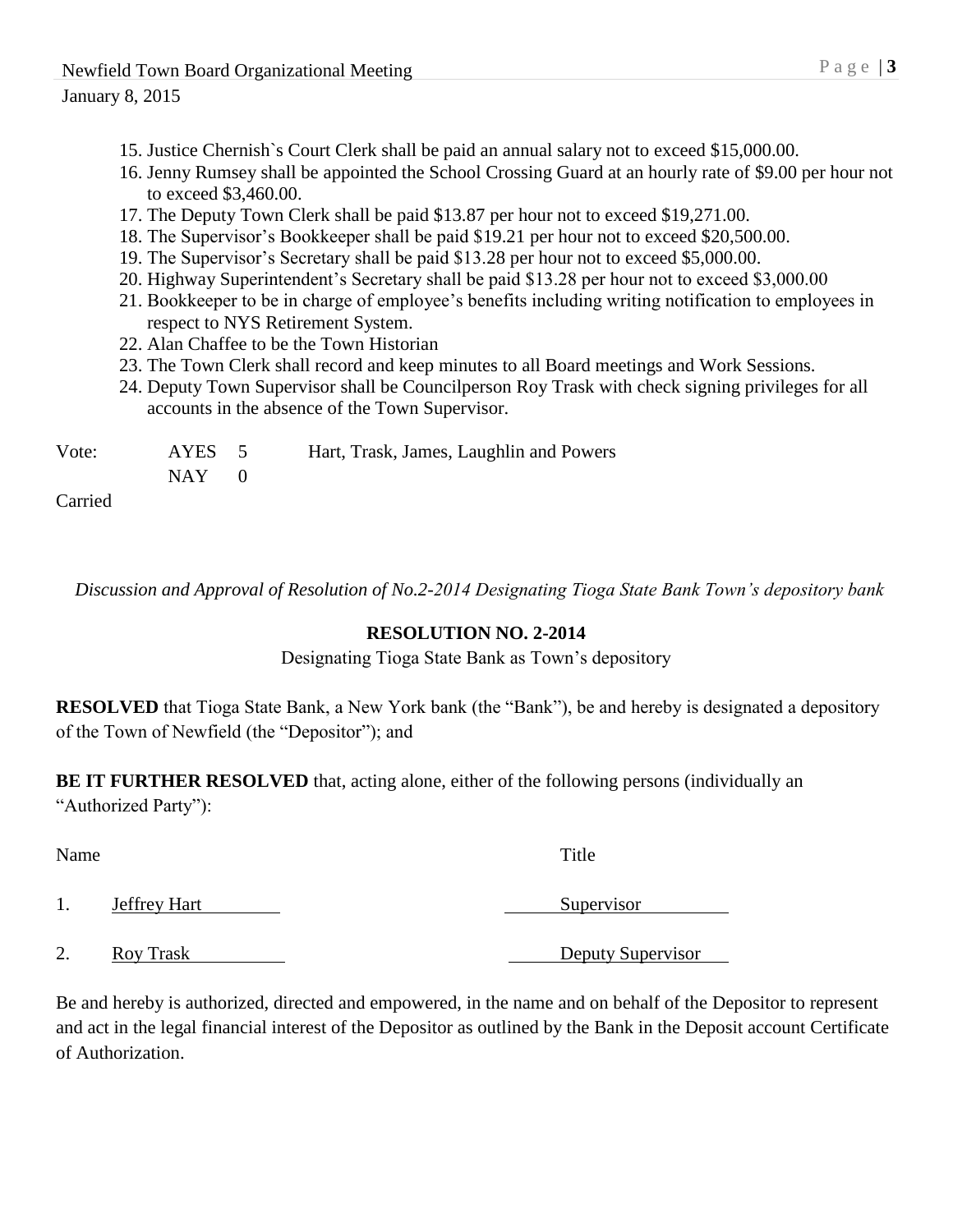Motion was made by Councilperson James to approve Resolution No. 2-2015, seconded by Councilperson Laughlin.

Vote AYES 5 Hart, Trask, James, Laughlin and Powers  $NAY$  0

Carried

*Discussion and Approval of Resolution No. 3-2015 approving Justice Becker opening accounts at the Tioga State Bank* **RESOLUTION NO. 3-2015**

**WHEREAS** Linda Becker, has been elected Newfield Town Justice with a 4 year term beginning January 1, 2015. And

**WHEREAS** Justice Becker will need 2 new accounts opened at Tioga State Bank

**THEREFORE BE IT RESOLVED** the Newfield Town Board approves Justice Becker opening two (2) new accounts; one a Checking Account and one a Bail Account.

Motion was made by Councilperson Trask to approve Resolution No. 3-2015, seconded by Councilperson Powers.

Vote AYES 5 Hart, Trask, James, Laughlin and Powers  $NAY$  0

Carried

*Discussion and Approval of Bond Resolution for the propose of improvements to Town's Water Districts No. 1 and 2*

Supervisor Hart read the proposed Bond Resolution as follows:

# **Resolution No. 4-2015**

**BOND RESOLUTION OF THE TOWN BOARD OF THE TOWN OF NEWFIELD, TOMPKINS COUNTY, NEW YORK (THE "TOWN"), AUTHORIZING THE ISSUANCE OF UP TO \$1,271,980 IN SERIAL BONDS OF THE TOWN TO UNDERTAKE CERTAIN IMPROVEMENTS TO TOWN'S WATER DISTRICTS NO. 1 AND NO. 2** 

WHEREAS, the Town Board of the Town of Newfield, Tompkins County, New York (the "Town") is considering whether to authorize certain improvements to the Town's Water Districts No. 1 and No. 2 consisting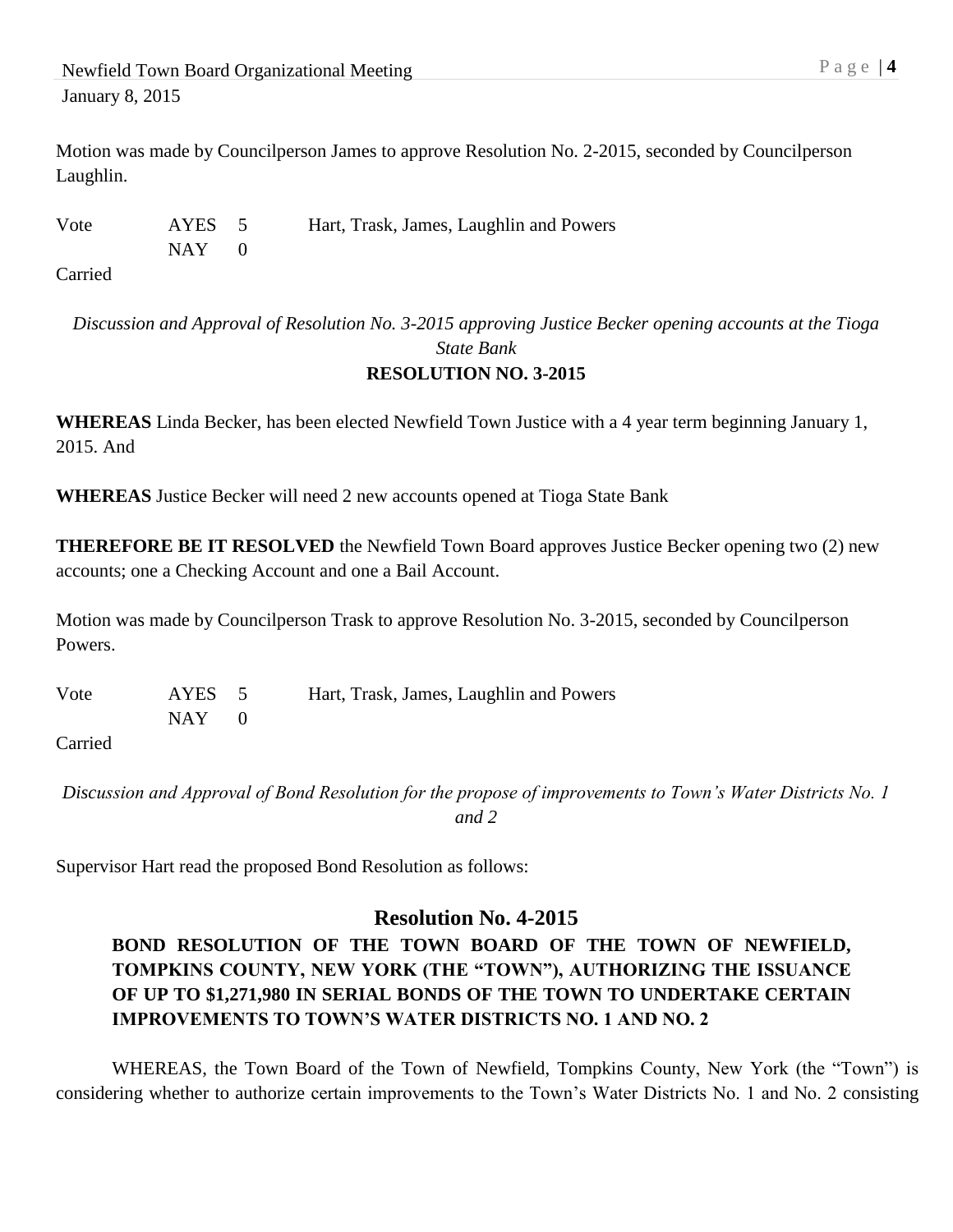of the construction of a 150,000 gallon water tank, telemetry building, driveway, fencing, electric service, 10" PVC piping and hydrants on Van Kirk Road, the demolition of the existing 200,000 gallon Trumbull Corners Road tank, and a 150,000 gallon water tank, telemetry building, driveway, fencing, electric service, 10" PVC piping and hydrants on Trumbull Corners Road (collectively, the "Project"); and

WHEREAS, by resolution dated December 11, 2014, the Town Board determined pursuant to the State Environmental Quality Review Act and the regulations of the Department of Environmental Conservation promulgated thereunder (6 NYCRR Part 617) (collectively, "SEQRA"), that the improvements included in the Project constitute an "Unlisted Action" within the meaning of SEQRA and that such improvements would not have a significant detrimental effect upon the environment and issued a "negative declaration" (within the meaning of SEQRA) with respect to the Project; and

WHEREAS, by resolution dated December 11, 2014, in accordance with Section 202-b of the Town Law (the "202-b Order"), the Town Board determined it to be in the public interest to undertake the Project; and

WHEREAS, the Town Board now wishes to appropriate funds for the Project and to authorize the issuance of the Town's serial bonds or bond anticipation notes to finance said appropriation.

THE TOWN BOARD OF THE TOWN OF NEWFIELD, TOMPKINS COUNTY, NEW YORK HEREBY RESOLVES (by the affirmative vote of not less than two-thirds of all the members of such body), AS FOLLOWS:

SECTION 1. The Town is hereby authorized to undertake the Project as hereinabove described and issue up to \$1,271,980 principal amount of serial bonds (including, without limitation, statutory installment bonds) pursuant to the provisions of the Local Finance Law, constituting Chapter 33-a of the Consolidated Laws of the State of New York (the "Law") to finance the estimated cost of the Project.

SECTION 2. It is hereby determined that the maximum estimated cost of the aforementioned specific object or purpose is \$1,271,980, said amount is hereby appropriated therefor and the plan for the financing thereof shall consist of the issuance of the \$1,271,980 in serial bonds of the Town authorized to be issued pursuant to Section 1 of this resolution, or bond anticipation notes issued in anticipation thereof, and the levy and collection of taxes on all the taxable real property in the Town to pay the principal of said bonds and the interest thereon as the same shall become due and payable.

SECTION 3. It is hereby determined that the period of probable usefulness for the aforementioned specific object or purpose is forty (40) years, pursuant to subdivision 1. of paragraph a. of Section 11.00 of the Law.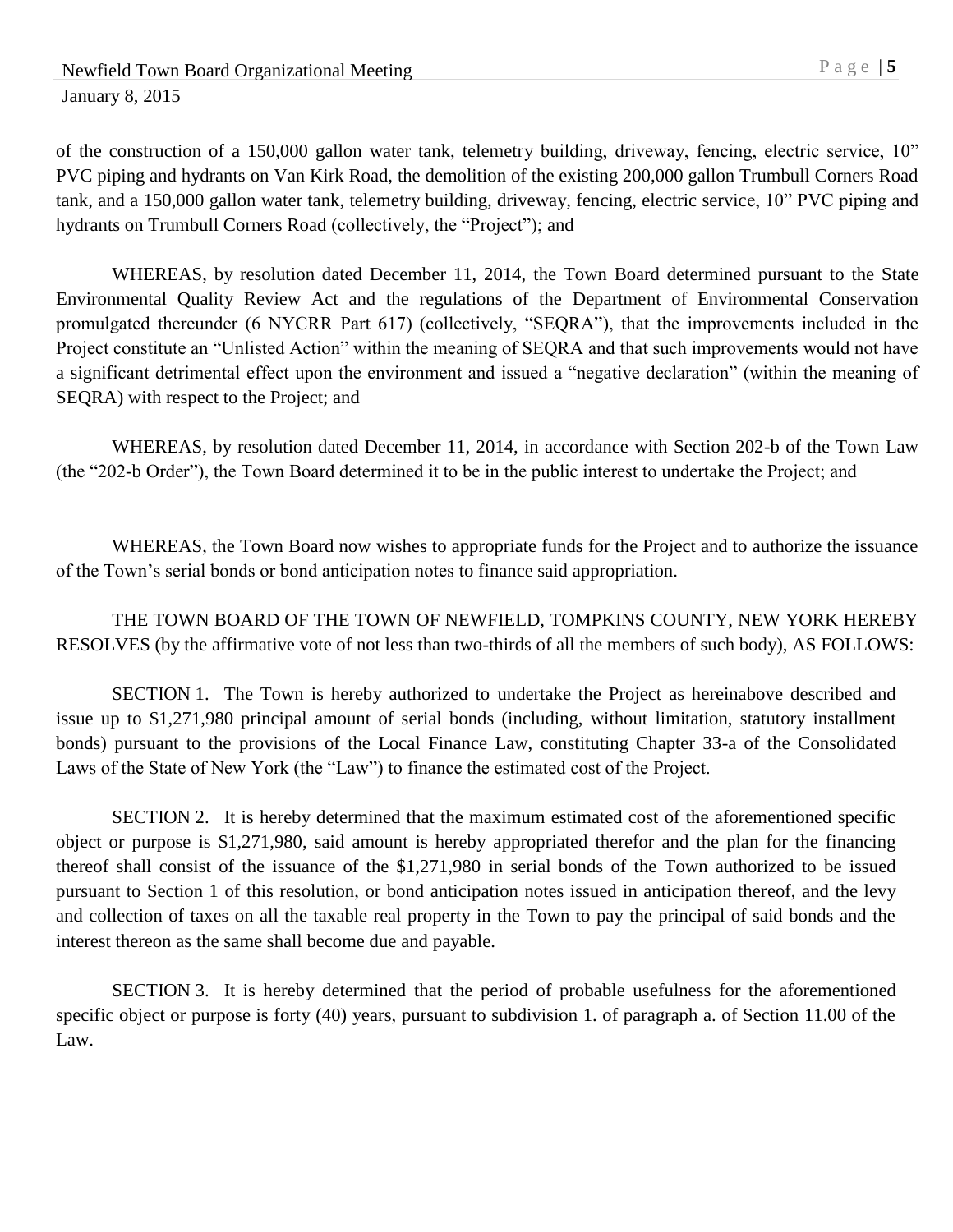SECTION 4. The final maturity of the bonds herein authorized to be issued pursuant to Section 1 of this resolution shall be in excess of five (5) years measured from the date of issuance of the first serial bond or bond anticipation note issued.

SECTION 5. The temporary use of available funds of the Town, not immediately required for the purpose or purposes for which the same were borrowed, raised or otherwise created, is hereby authorized pursuant to Section 165.10 of the Law, for the capital purposes described in this resolution. The Town shall reimburse such expenditures with the proceeds of the bonds or bond anticipation notes authorized by Section 1 of this resolution. This resolution shall constitute a declaration of "official intent" to reimburse the expenditures authorized by Section 1 hereof with the proceeds of the bonds and bond anticipation notes authorized herein, as required by United States Treasury Regulations Section 1.150-2.

SECTION 6. Each of the serial bonds authorized by this resolution and any bond anticipation notes issued in anticipation of said bonds shall contain the recital of validity prescribed by Section 52.00 of the Law and said serial bonds and any bond anticipation notes issued in anticipation of said bonds shall be general obligations of the Town, payable as to both principal and interest by a general tax upon all the real property within the Town without legal or constitutional limitation as to rate or amount. The faith and credit of the Town are hereby irrevocably pledged to the punctual payment of the principal and interest on said serial bonds and bond anticipation notes and provisions shall be made annually in the budget of the Town by appropriation for (a) the amortization and redemption of the bonds and bond anticipation notes to mature in such year and (b) the payment of interest to be due and payable in such year.

SECTION 7. Subject to the provisions of this resolution and of the Law, pursuant to the provisions of Section 30.00 relative to the authorization of the issuance of bond anticipation notes or the renewals of said obligations and of Section 21.00, Section 50.00, Section 54.90, Sections 56.00 through 60.00 and Sections 62.10 and 63.00 of the Law, the powers and duties of the Town Board relative to authorizing serial bonds and bond anticipation notes and prescribing terms, form and contents as to the sale and issuance of bonds herein authorized, including without limitation the determination of whether to issue bonds having substantially level or declining debt service and all matters relating thereto, and of any bond anticipation notes issued in anticipation of said bonds, and the renewals of said bond anticipation notes, are hereby delegated to the Supervisor of the Town, the chief fiscal officer of the Town (the "Supervisor"). Further, in connection with bonds and bond anticipation notes issued under the authority of Section 1 hereof, the power to contract with and issue bonds and bond anticipation notes to the New York State Environmental Facilities Corporation pursuant to Section 169.00 of the Law and to approve the terms, form and content of such bonds and bond anticipation notes, consistent with the provisions of the Law, is hereby delegated to the Supervisor. Further, pursuant to subdivision b. of Section 11.00 of the Law, in the event that bonds to be issued for the object or purpose authorized by this resolution are combined for sale, pursuant to subdivision c. of Section 57.00 of the Law, with bonds to be issued for one or more objects or purposes authorized by other resolutions of this Town Board, then the power of the Town Board to determine the "weighted average period of probable usefulness" (within the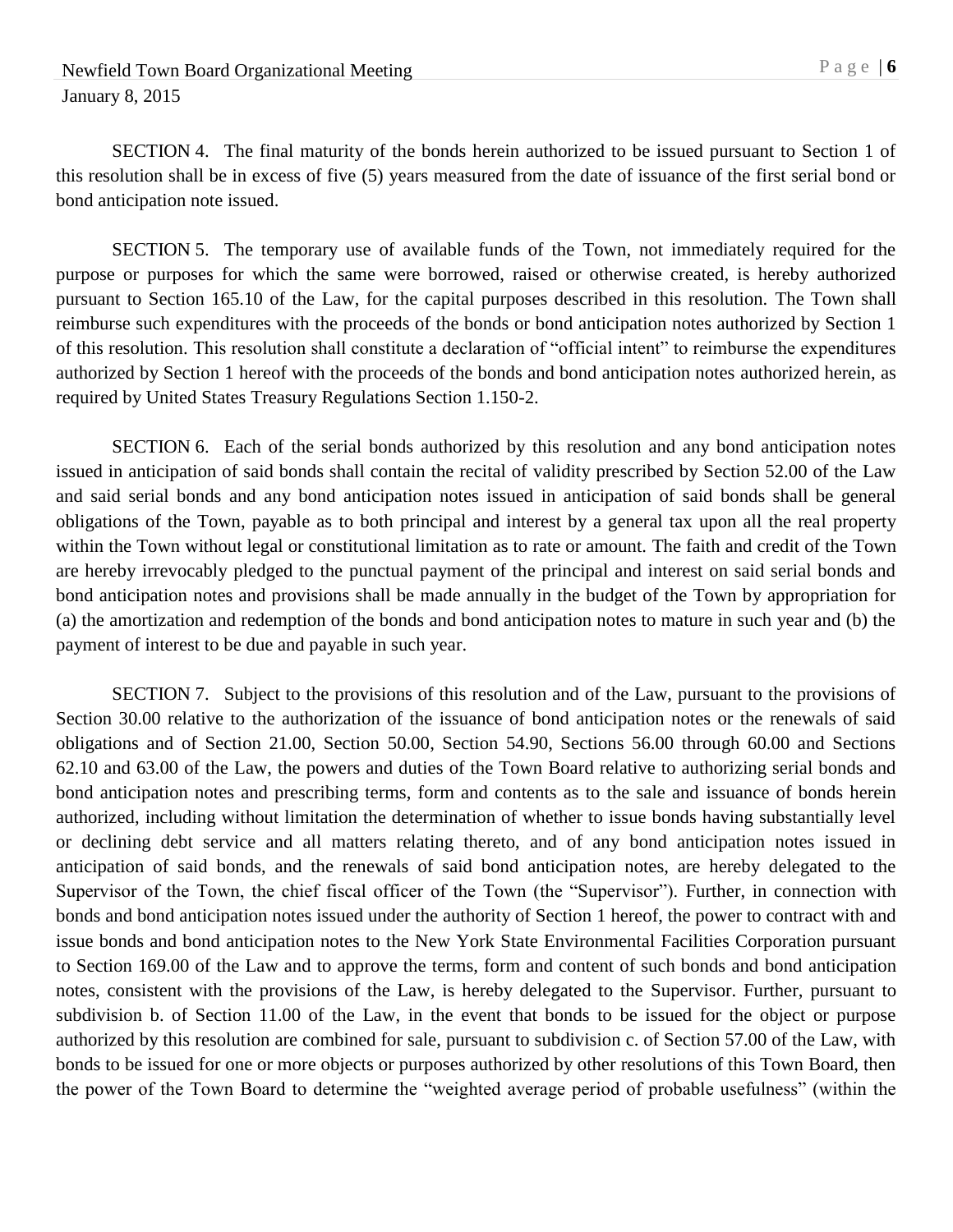meaning of subdivision a. of Section 11.00 of the Law) for such combined objects or purposes is hereby delegated to the Supervisor, as the chief fiscal officer of the Town.

SECTION 8. The Supervisor is hereby further authorized, at his sole discretion, to execute a project financing and loan agreement, and any other agreements with the New York State Department of Environmental Conservation and/or the New York State Environmental Facilities Corporation, including amendments thereto, and including any instruments (or amendments thereto) in the effectuation thereof, in order to effect the financing or refinancing of the specific object or purpose described in Section 1 hereof, or a portion thereof, by a serial bond, and, or a bond anticipation note issue in the event of the sale of same to the New York State Environmental Facilities Corporation.

SECTION 9. The Supervisor of the Town is hereby further authorized to take such actions and execute such documents as may be necessary to ensure the continued status of the interest on the bonds authorized by this resolution and any notes issued in anticipation thereof, as excludable from gross income for federal income tax purposes pursuant to Section 103 of the Internal Revenue Code of 1986, as amended (the "Code") and to designate the bonds authorized by this resolution and any notes issued in anticipating thereof, if applicable, as "qualified tax-exempt obligations" in accordance with Section  $265(b)(3)(B)(i)$  of the Code.

SECTION 10. The Supervisor is further authorized to enter into continuing disclosure undertakings with or for the benefit of the initial purchaser of the bonds or notes in compliance with the provisions of Rule 15c2-12, promulgated by the Securities and Exchange Commission pursuant to the Securities Exchange Act of 1934.

SECTION 11. The intent of this resolution is to give the Supervisor sufficient authority to execute those applications, agreements and instruments, or to do any similar acts necessary to effect the issuance of the aforesaid serial bonds or bond anticipation notes without resorting to further action of this Town Board.

SECTION 12. The validity of the bonds authorized by this resolution and of any bond anticipation notes issued in anticipation of said bonds may be contested only if:

(a) such obligations are authorized for an object or purpose for which the Town is not authorized to expend money; or

(b) the provisions of law which should be complied with at the date of the publication of such resolution are not substantially complied with,

and an action, suit or proceeding contesting such validity is commenced within twenty (20) days after the date of such publication; or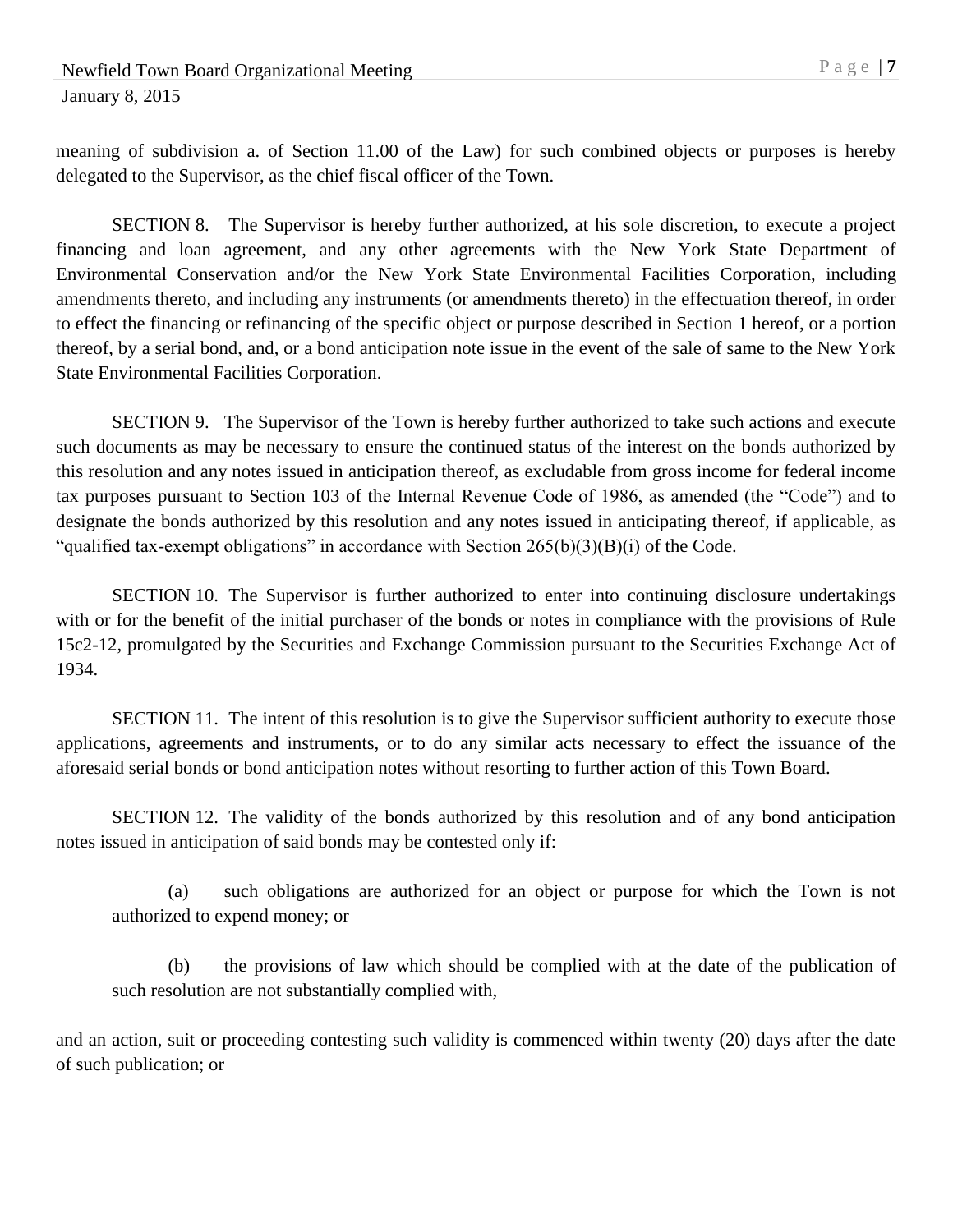(c) such obligations are authorized in violation of the provisions of the Constitution.

SECTION 13. This resolution shall take effect immediately and the Town Clerk is hereby authorized and directed to cause a copy of this resolution, or a summary thereof, to be published in full, together with a notice attached in substantially the form as prescribed in Section 81.00 of the Law, in the official newspaper(s) of the Town for such purpose.

Attorney Hooks stated the proposed Bond would allow the Town to obtain serial bonds in the amount of \$1,271,980 in order to cover the expenses for the water storage tank project. Councilperson Trask added this project entailed the demolition and construction of the water storage tank on Trumbulls Corner Road and the construction of the new sister water storage tank on Van Kirk Road. He also added a benefit of having the sister tank would be if one of the tanks needed to be taken off line for maintenance, the well pump would not be damaged from the well pressure.

Motion was made by Councilperson Powers to approve Resolution No. 4-2015, seconded by Councilperson Laughlin.

| Vote                 | AYES 5    | Hart, Trask, James, Laughlin and Powers |
|----------------------|-----------|-----------------------------------------|
|                      | $NAY = 0$ |                                         |
| $\sim$ $\sim$ $\sim$ |           |                                         |

Carried

### *Discussion and Approval for the Supervisor to sign the contract agreement between the Town and the Newfield Senior Citizens*

Supervisor Hart read the proposed agreement. Motion was made by Councilperson James to approve signing the agreement with the Newfield Senior Citizens, seconded by Councilperson Trask.

| Vote | AYES 5     | Hart, Trask, James, Laughlin and Powers |
|------|------------|-----------------------------------------|
|      | $NAY \t 0$ |                                         |
|      |            |                                         |

Carried

## *Discussion and Approval for the Supervisor to sign the contract agreement between the Town of Newfield and the NICE program*

Supervisor Hart read the proposed agreement. Motion was made by Councilperson Trask to approve signing the agreement with the NICE program, seconded by Councilperson Laughlin.

Vote AYES 5 Hart, Trask, James, Laughlin and Powers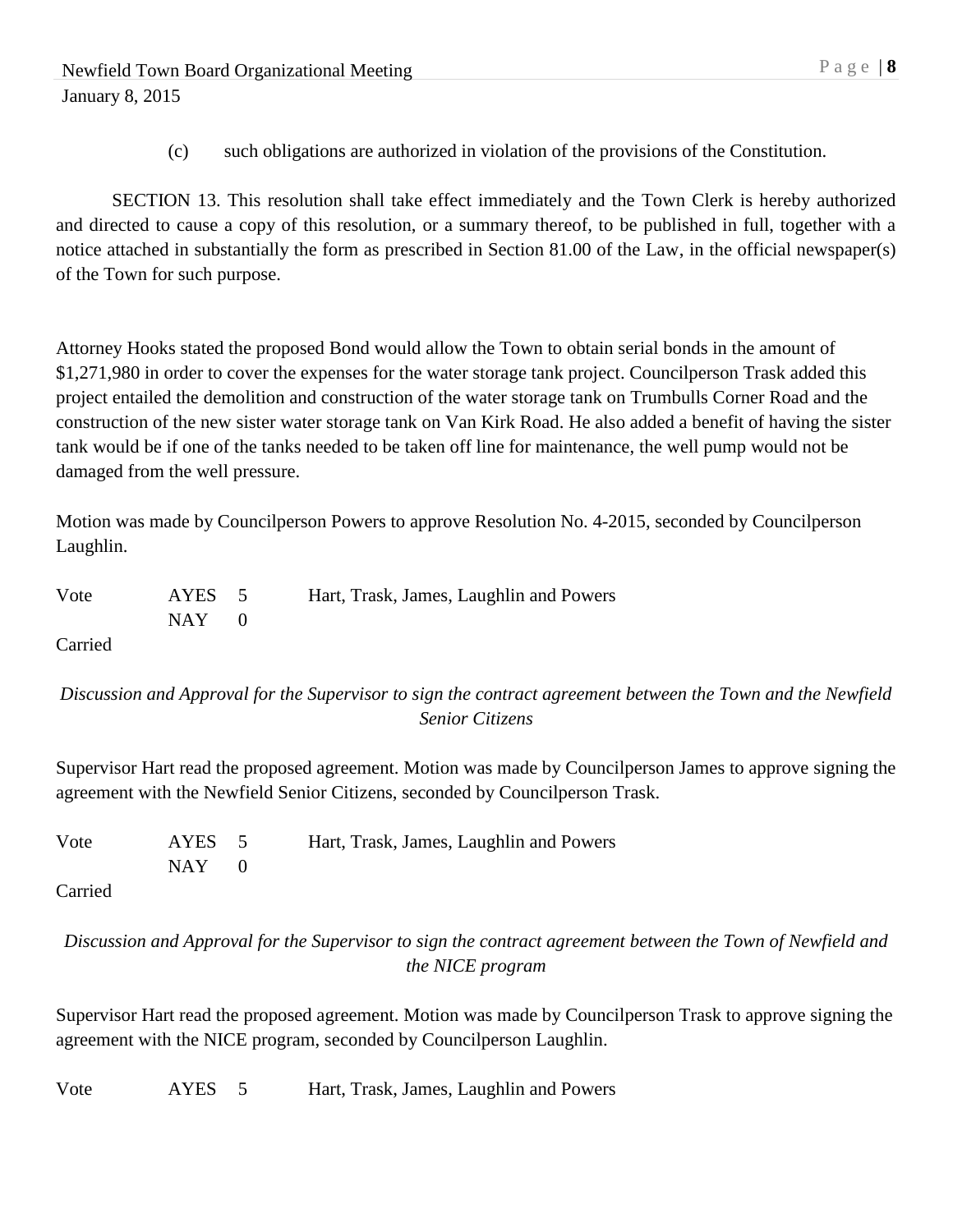NAY 0

#### Carried

*Discussion and Approval for Supervisor to sign the Retainer Agreement with Harris Beach*

Supervisor Hart read the proposed Retainer Agreement with Harris Beach. Motion was made by Councilperson Trask to approve signing the retainer agreement with Harris Beach, seconded by Councilperson James.

Vote AYES 5 Hart, Trask, James, Laughlin and Powers  $NAY$  0

Carried

*Discussion and approval for the Supervisor to sign the Agreement for Services between the Town of Newfield and Tompkins County Soil and Water*

Supervisor Hart and Code Enforcement Officer Wright explained the value of the agreement with Tompkins County Soil and Water especially concerning Storm Water Management. Supervisor Hart read the financial portion of the agreement.

Motion was made by Councilperson James to approve signing the agreement with Tompkins County Soil and Water, seconded by Councilperson Powers.

Vote AYES 5 Hart, Trask, James, Laughlin and Powers  $NAY$  0

Carried

*Board approval of resignation of Jeff Golden as Newfield Planning Board member*

Motion was made by Councilperson Laughlin to accept Jeff Golden' s resignation as a member of the Newfield Planning Board, seconded by Councilperson James.

Discussion: Councilperson Trask commented the Board would miss Mr. Golden's input and ability to research items that may be overlooked by others. The other Board Members concurred.

Motion was made by Councilperson James to approve Resolution No. 4-2015 , seconded by Councilperson Powers.

| Vote | AYES 5 | Hart, Trask, James, Laughlin and Powers |
|------|--------|-----------------------------------------|
|      | NAY 1  |                                         |

Carried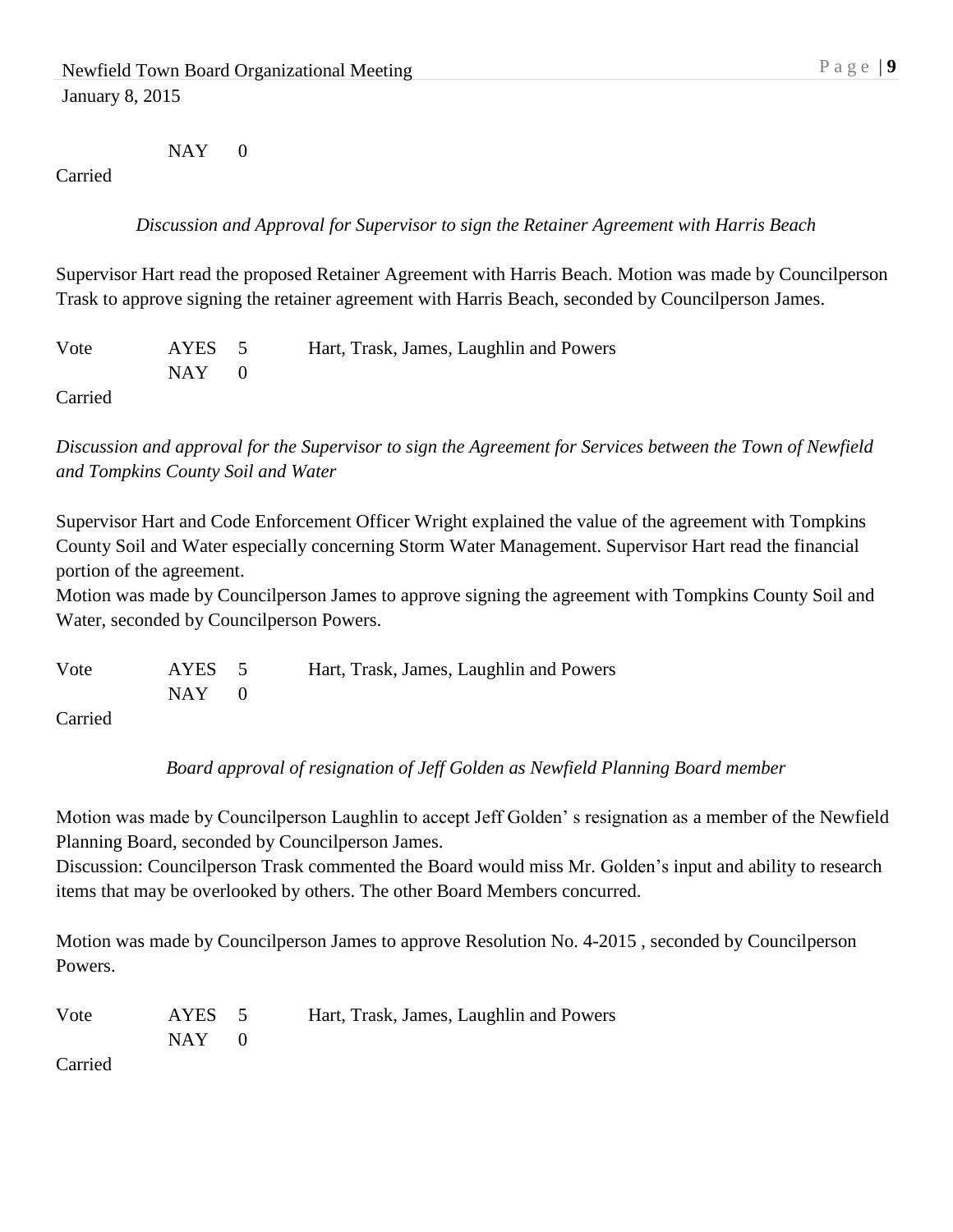#### **Old Business**

*Discussion and Approval Resolution No. 41-2014 budget modifications*

## **RESOLUTION NO. 41-2014**

WHEREAS at the request of the Town Bookkeeper the following budget modifications are requested to be made.

THEREFORE BE IT RESOLVED upon agreement by the Town Supervisor and Town Board the following 2014 November budget modifications are approved to be made.

#### RECREATION

Transfer \$355.02 from CR7310.11 Summer Camp Dir. To CR7320.1 PS Youth program Transfer \$239.44 from CR7310.11 Summer Camp Dir, to CR7320.405, CE Cheerleading Transfer \$258.20 from CR7320.410 Com. Events to 7320.408, CE Soccer

#### GENERAL

Transfer \$169.94 from A9060.8 Health Insurance, to A1620.4 Buildings, CE Transfer \$196.10 from A9060.8 Health Insurance, to A1620.412 Buildings, ground main Transfer \$406.10 from A9060.8 Health Insurance to A1620.414 , Buildings, equip main Transfer \$61.01 from A9060.8, Health Insurance to A1670.4 Central mailings Transfer 9.22 from A9060.8, Health Insurance to A5132.415, Garage phone, water sewer Transfer 85.49 from A9060.8, Health Insurance to A5132.499, Garage Misc. CE

### WATER 1

Transfer \$268.31 from SW1-1990.4, Contingent, to SW1-8310.4, Water CE Transfer \$3,182.33 from SW1-1990.4, Contingent. To SW1-8320.4 Source of Supply CE Transfer \$2114.62 fromSW1-1990.4, Contingent, to SW1-8330.4. Purification CE

### HIGHWAY

Transfer \$14,862.53 from DA9060.8, Hos/Med Ins. To DA9040.8 Workman's Comp Transfer \$577.89 from Da5120.4 Bridges CE to DA5110.499 General Repairs CE Transfer \$25,232.79 from DA5112.1 Perm. Improv. PS, to DA5112.4 Perm Improv. CE Transfer \$4535.77 from DA5110.45 Gen Rep. Gas to DA5130.463 Machinery Repairs

Motion was made by Councilperson Trask to approve transfers recommended by the Town bookkeeper, seconded by Councilperson Powers.

| Vote | AYES 5     | Hart, Trask, James, Laughlin and Powers |
|------|------------|-----------------------------------------|
|      | $NAY \t 0$ |                                         |

Carried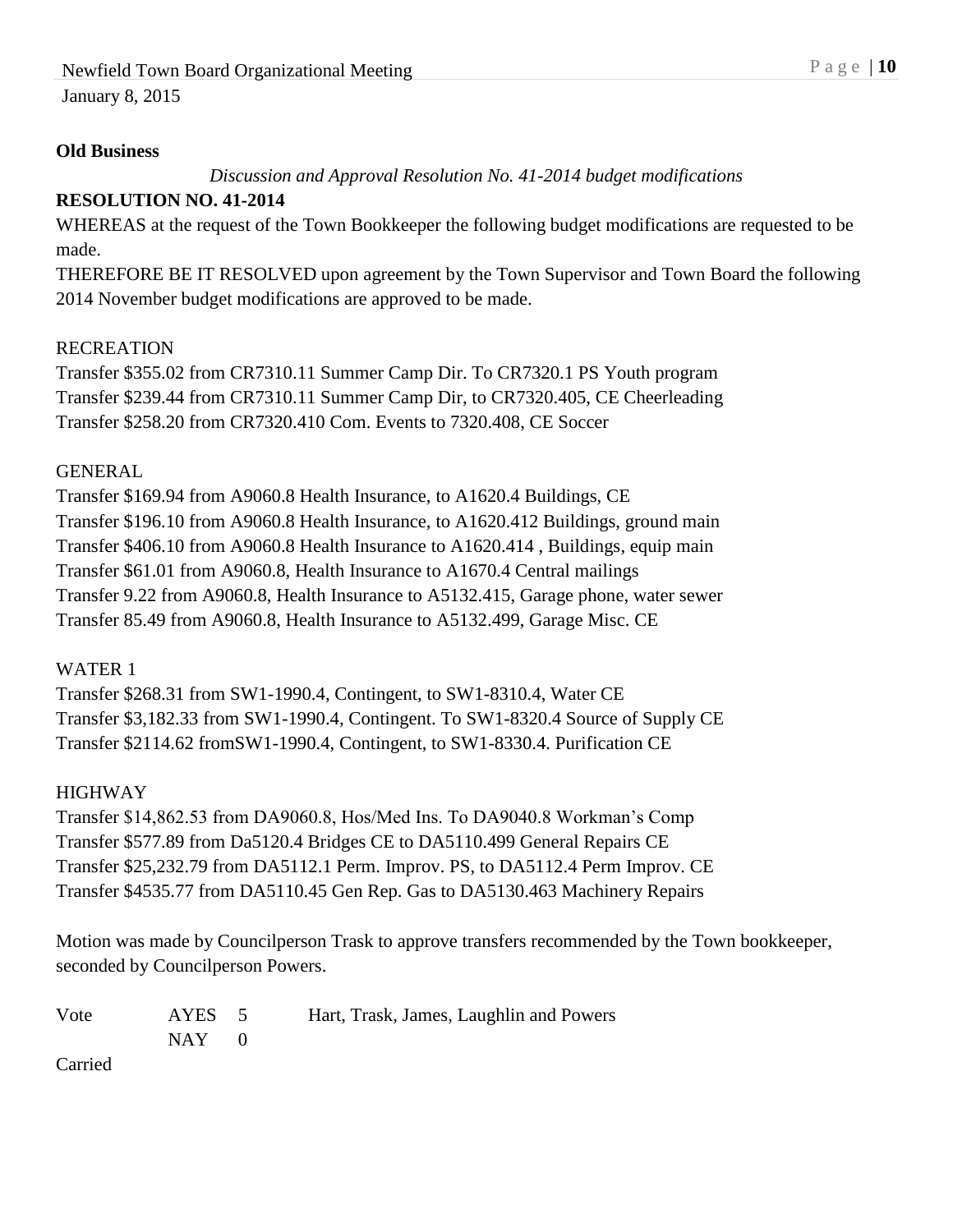*Discussion and Approval of Resolution No. 42-2014 budget modifications*

## **RESOLUTION NO. 42-20149 (addendum-general)**

WHEREAS at the request of the Town Bookkeeper the following budget modifications are requested to be made.

THEREFORE BE IT RESOLVED upon agreement by the Town Supervisor and Town Board the following 2014 December budget modifications are approved to be made.

### **RECREATION**

Transfer \$220.81 from CR7020.5 (Fundraisers) to CR7020.1 Dir. Of Recreation Transfer \$835.21 from CR7020.5 (Fundraisers) to CR7020.4 CE Transfer \$405.00 from CR7020.5 (Fundraisers) to CR7320.1 PS- Yaple Transfer \$22.04 from CR7020.5 (Fundraisers) to CR9030.8 Soc. Sec. Transfer \$615.00 from CR9040.8 (Workman's Comp) to CR7320.408 Soccer Transfer \$65.52 from CR9010.8 (Retirement) to CR7320.403 (Basketball) Transfer \$600.00 from CR9010.8 (Retirement) to CR7320.405 (Cheerleading) Transfer \$387.80 from CR9010.8 (Retirement) to CR7320.407 (Ski Club) Transfer to CR7320.403 (Basketball) \$1209.91 Transfer to CR7310.4 (Youth Summer CE) \$2,340.25 Transfer from CR7320.41 (Adult Rec) \$791.56 Transfer from CR7320.4 (Rec Dir) \$892.08 Transfer from CR7320.404 (Softball) \$700.00 Transfer from CR7320.410 (Com. Events) \$241.80 Transfer from CR7320.402 (Baseball) \$266.82 Transfer from CR7320.409 (New Programs) \$208.75 Transfer from CR7020.5 (Fundraiser Exp) \$231.07 Transfer from CR7310.42 (Rec. Partnership) \$218.08 Transfer \$65.52 from CR9010.8 (Retirement) to CR7320.403 (Basketball Transfer \$600.00 from CR9010.8 (Retirement) to CR7320.405 Cheerleading Transfer \$387.80 from CR9010.8 (Retirement) to CR7320.407 Ski

### **WATER 1**

Transfer \$188.98 from SW1-8310.1 (Water Admin PS) to, to SW1-8310.4 Water CE Transfer \$1,564.30 from SW1-8310.1 (Water Admin PS), to SW1-8320.4 Source of Supply CE Transfer \$203.04 from SW1-9040.8 (Workman Comp), to SW1-8330.4. Purification CE Transfer \$10.96 from SW1-8310.2 (Water-Equip) to, SW1-8310.1 (Water Admin PS)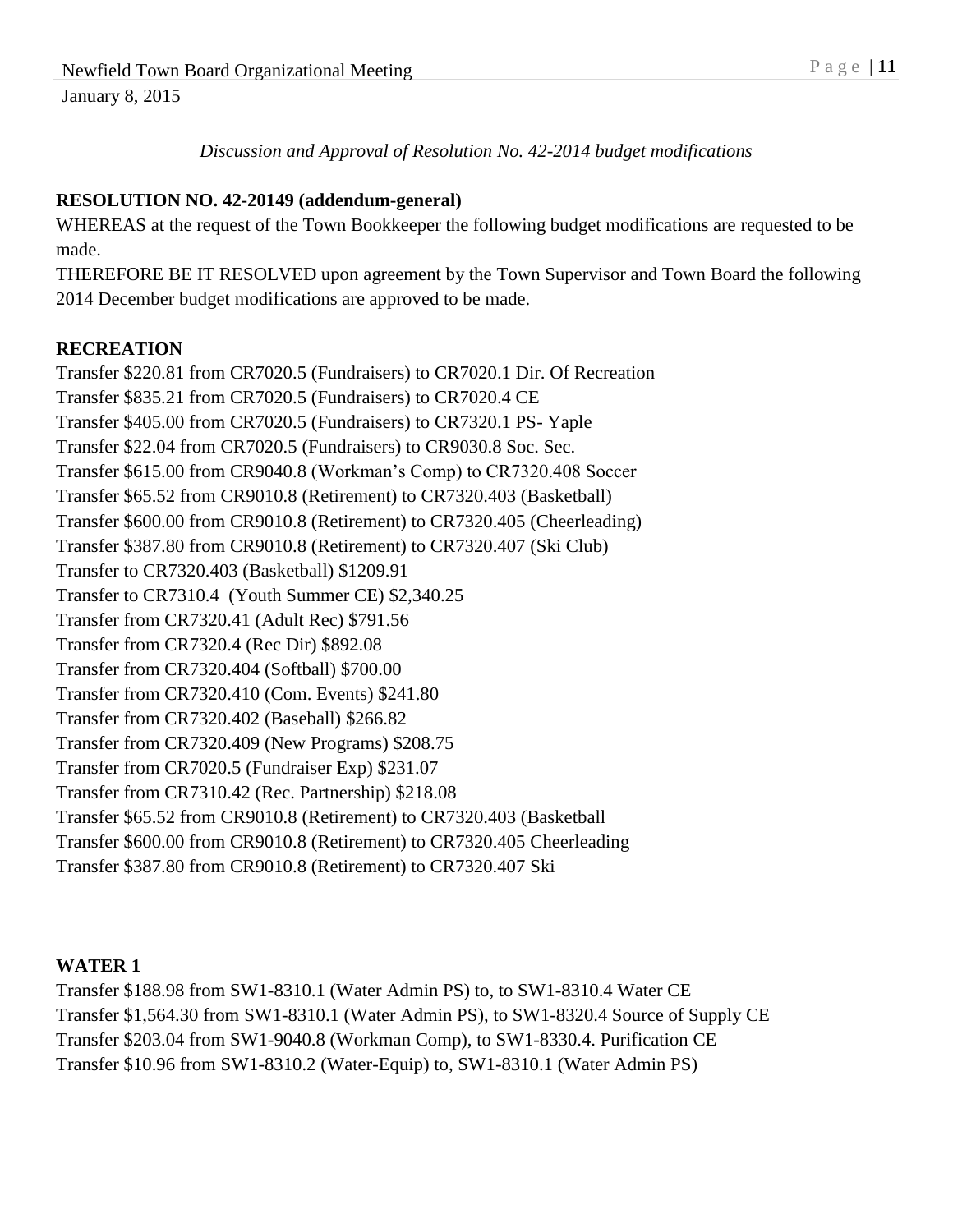## **HIGHWAY**

Transfer 10867.78 from DA5112.1 (Perm Imp, PS) to DA5110.1 Gen. Repairs PS Transfer \$4419.39 from DA5112.1 (Perm Imp, PS) to DA5130.1 Machinery PS Transfer to DA5110.499 (Gen Rep CE) \$1249.12 Transfer to DA5110.452 (Diesel) \$9263.16 Transfer to DA5112.4 (Perm Imp. Ce) \$6,366.07 Transfer to DA5130.46 (Machinery Parts) \$587.84 Transfer to DA5130.463 (Machinery Repairs) \$11094.97 Transfer to DA5142.453 (Snow Sand) \$1454.70 Transfer to DA5142.454 (Snow Salt) \$3.22

Transfer to DA9040.8 (Workman's Comp) \$6527.68 Transfer from DA5130.2 (Machinery equip) \$5399.25 Transfer from DA9030.8 (Social Security) \$2152.47 Transfer from DA9060.8 (Hosp. Med) \$9798.14 Transfer from DA5142.1 (Snow-Per ser) \$3167.15 Transfer from DA5140.1 (Brush PS) \$4117.37 Transfer from DA5120.1 (Bridges PS) \$1790.00 Transfer from DA5130.462 (Machinery Tires) \$3442.03 Transfer from DA5130.499 (Machinery Misc) \$2496.48 Transfer from DA5120.3 (Bridges CE) \$1422.11 Transfer from DA5110.451 (Oil) \$2629.99 Transfer from DA5110.45 (gas) \$131.77

### **Water 11**

Transfer \$135.26 from SW2-8330.4 Purification CE to SW2-8320.4 Source of Supply CE Transfer \$23.98 from SW2-8330.4 Purification CE to SW2-8310.4, Water CE

#### **Sewer**

Transfer \$9.32 from SS1-8130.4 (Sewage CE) to SS1-9035.8 Medicare Transfer \$39.81 from SS1-8130.4 (Sewage CE) to SS1-9030.8 Social Security Transfer \$2070.45 from SS1-8130.4 (Sewage CE) to SS1-8110.1 Admin. PS Transfer \$4522.38 from SS-8130.4 (Sewage CE) to SS1-8120.4 Sewer Ce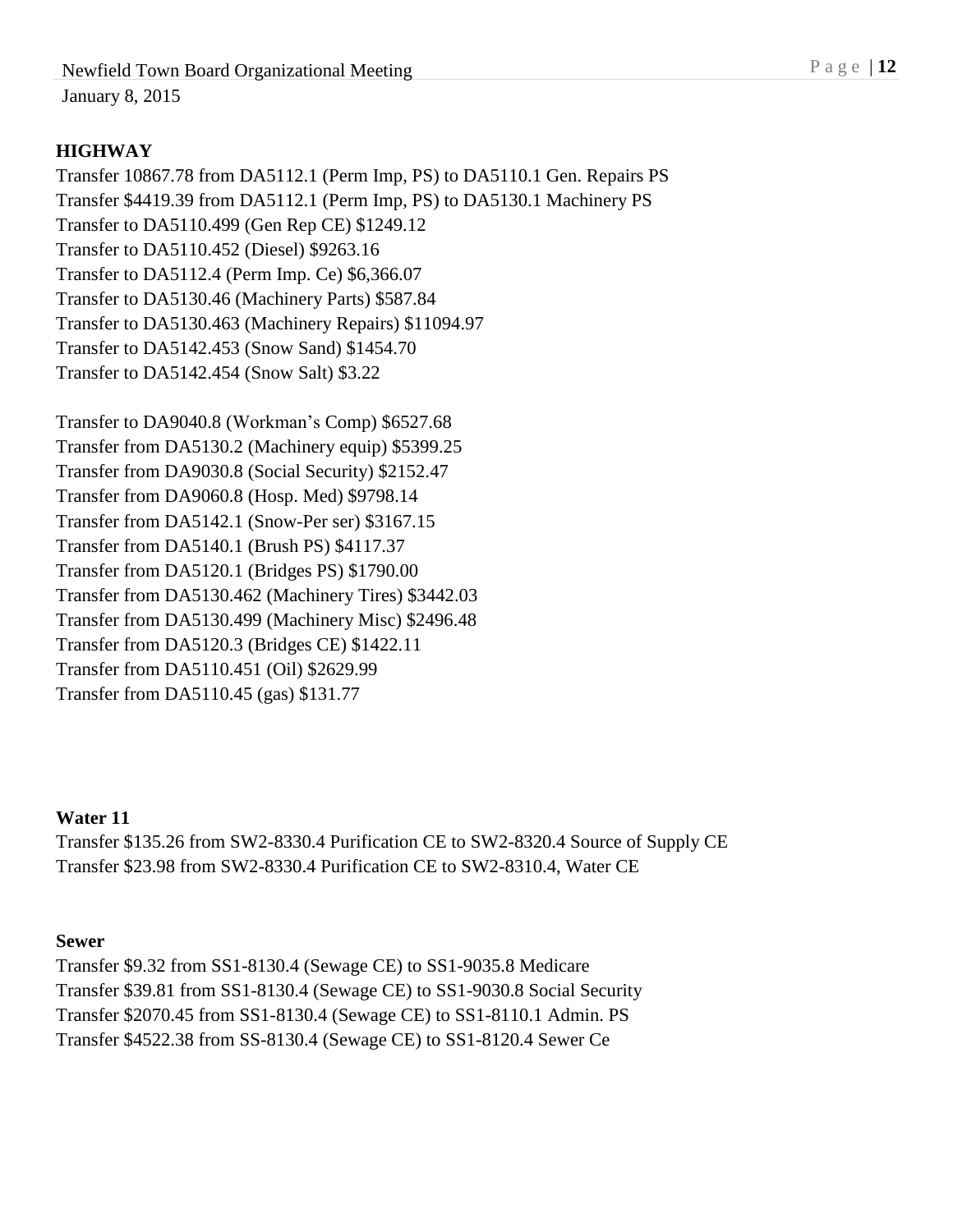Newfield Town Board Organizational Meeting P a g e | 13 January 8, 2015

Motion was made by Councilperson James to approve transfers recommend by Town Bookkeeper, seconded by Councilperson Powers.

Vote AYES 5 Hart, Trask, James, Laughlin and Powers  $NAY$  0 Carried

*Discussion of Waste Transfer Moratorium and Options*

Supervisor Hart thanked everyone for the work involving the Waste Facility Transfer Station, Road Preservation and Noise concerns.

Discussion: Councilperson Powers asked it to be noted the rates had been set for the Road Preservation and that the Board has been working on a Noise Ordinance. Councilperson Powers introduced Local Law No.1 of 2015: Town of Newfield Solid Waste Facilities Law. Atty. Hooks summarized that this was a local law that was modeled after other municipalities that have local laws that prohibit waste management facilities within their municipalities. The town has a declaration of findings to support the determination. The proposed law is designed to prevent the operation of private dumps or dumping grounds. Existing bona fied solid waste management facilities and trash hauling businesses previously in existence would be exempted.

## **RESOLUTION NO. 4 FOR THE YEAR 2015 TOWN OF NEWFIELD**

Upon motion of Councilperson James seconded by Councilperson Powers it was:

**RESOLVED** that a public hearing be scheduled for February 12, 2015 at 6:30 p.m. for the purpose of soliciting and receiving public comment relating to adoption of Local Law #1 for the year 2015 to be known as the "Solid Waste Management Facilities Law of the Town of Newfield" which law is in form and content submitted with this resolution and made a part of the minutes thereof; and it is further,

**RESOLVED** that the Town Clerk be and hereby is directed to post and advertise notice of this public hearing all as required by law which notice shall be in form and content to that submitted with this resolution.

Vote AYES 5 Hart, Trask, James, Laughlin and Powers  $NAY$  0

Carried

### *Clarity Connect/Broadband update*

Councilperson Trask reported that he had spoken to Chuck Bartash from Clarity Connect concerning the plans for the Broardband completion in Newfield. Approval from the State to release the funds has been given, but the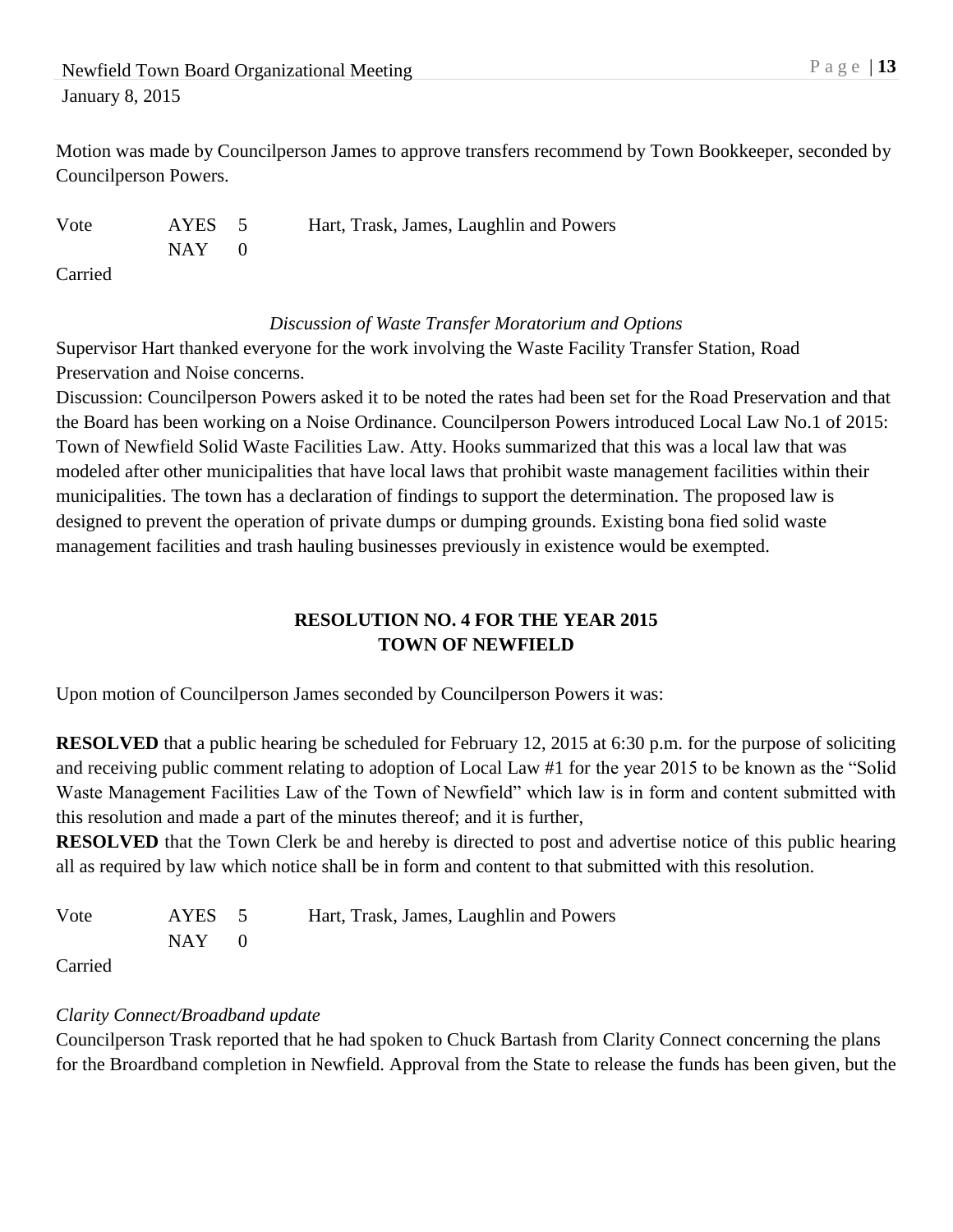Newfield Town Board Organizational Meeting P a g e | 14 January 8, 2015

check has not been issued. When the funds are received the project can proceed. It was felt the project would be completed in 2015. The Town is responsible for the poles and electricity.

Cemetery Committee Report: Marie Terlizzy reported that the Committee would be meeting in March. Planning Board Report: Planning Board Chair Nancy Dolge reported that the Planning Board would be looking for another Planning Board Member. The Board is encouraging anyone that earns over 10,000 in agricultural pursuits (annually) to apply; applications are available at the Town Clerks Office. The Community Service Directory and brochures are just about ready to be printed. The Planning Board would like to meet with the Town Board

Tom Gerow has sent comments on behalf of the Town of Newfield and the Planning Board concerning the DEC management plan. Councilperson Trask asked that the Board receive a copy of the commentary of the correspondence.

#### **Approval of the Payment of the January 2015 and December 2014(abstract 13) Bills**

Motion was made by Councilperson Laughlin to approve the payments, seconded by Councilperson James. The Board authorized the payments of the following amounts:

| <b>Abstract 13 2014</b> |             |
|-------------------------|-------------|
| General Fund            | \$9,618.16  |
| <b>Recreation Fund</b>  | \$1,717.06  |
| <b>Highway Fund</b>     | \$20,066.99 |
| Street light Fund       | \$9.35      |
| Sewer Fund              | \$5,147.77  |
| Water District 1 Fund   | \$1,853.10  |
| Water District 2 Fund   | \$768.95    |
| Abstract 1 2015         |             |
| General Fund            | \$89,584.31 |
| Recreation              | \$1,924.00  |
| <b>Highway Fund</b>     | \$82,430.58 |
| Sewer Fund              | \$2,181.88  |
| Water District 1 Fund   | \$4,787.26  |
| Water District 2 Fund   | \$4,786.26  |
| <b>Trust and Agency</b> | \$1,226.80  |

Vouchers were audited by Councilpersons James and Laughlin.

Councilperson James asked that all check numbers be listed on the abstract before the audit. Councilperson Laughlin commented that department heads needed to pay closer attention to their budget lines to stay within the budget.